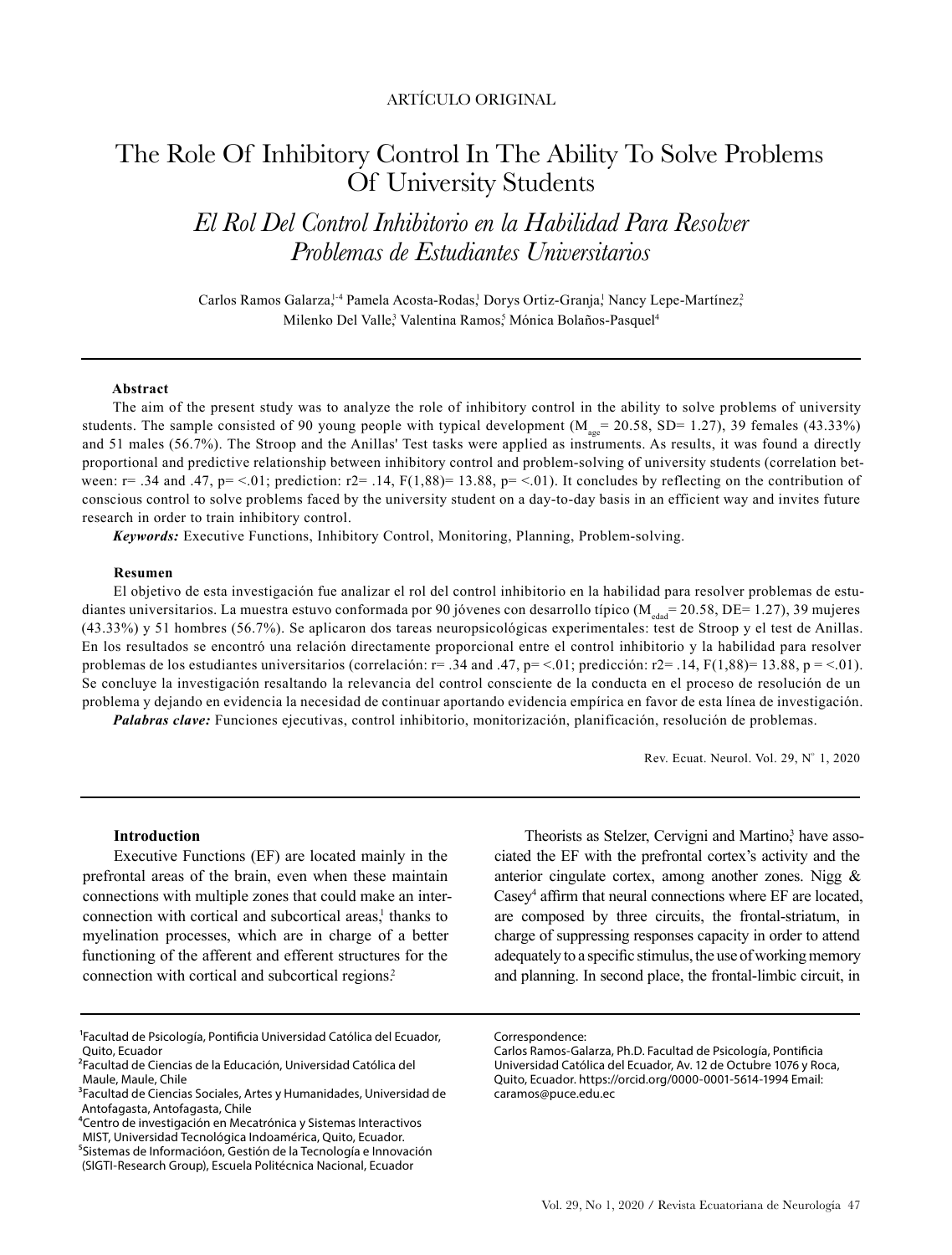charge of emotional control, motivation and impulsivity, and the frontal-cerebellum circuit, which is related to the motor activity coordination and time organizing.

In this sense, pre-frontal cortex represents excellence as the integration zone, since it is the one that receives and sends information from the variety of sensorial systems and motors from the brain.<sup>5</sup> Frontal lobes are cerebral structures of recent development and evolution in the human brain, its perfectionism in primates is related to the need of a control and coordination of the cerebral most complex network of cognitive and behavioral processes in a person.<sup>6,7</sup>

Within this evolutive and hierarchical process, executive functions (EF) are the mental abilities most developed in the activity of frontal lobe, where are highlighted processes of superior order such as programming, interpretation of action scenarios, decision making, acquisition and use of attribution system to decode another´s intentions, behavioral autoregulation, precise selection of behaviors, flexibility in cognitive work, inhibitory control of automatic answers among other functions that fulfill an important role in the solution of problems and in the conscious control of mental and behavioral activity.<sup>8,9</sup>

The Inhibitory Tripartite Model,<sup>11</sup> distinguishes three inhibitory processes: behavioral inhibition, cognitive inhibition and perceptual inhibition. The main function of the behavioral inhibition consists in suppressing predominant responses. Meanwhile, this process contributes to the behavioral control, the other two inhibitory processes, cognitive and perceptual inhibition, are applied to the cognition, because those intervene actively regulating either the activation or the inhibition of thoughts and representations.

Cognitive inhibition is the responsible of decreasing the activation level of the mental predominant representations, intrusive thoughts or irrelevant information of the working memory.<sup>11</sup> In general lines, this term makes reference to a control process that intervene decreasing the accessibility of those memories representations' which are irrelevant and which generate interference over the ones that are considered important to the accomplishment of actual goals.<sup>12</sup> As the last one, perceptual inhibition is the mechanism that allows focalizing the attention on the stimuli, attenuating the interference linked to other stimuli present in the environment. This inhibitory control's role is fundamental on selective attention, according to some authors, its principal role is attenuating the effect of interference of external distractors in a context of stimuli competition.12,13

There is an especial interest in the research line of EF to show some lights in order to understand conscious regulation processes in a variety of contexts where a human being develops, such as the context of superior education, where the principal character is the university student, who must play EF keys such as inhibitory control to be successful in academic activity, as well as regulating his behavior in order to learn.<sup>14</sup>

Inhibitory control, also known as conscious impulse control or response inhibition, refers to an EF which allows conscious control of automatic and semi-automatic behavior, $\bar{y}$  its development starts in early age, in consonance with the development of prefrontal cortex, this explains why a children of 8 years old is capable of choosing among a variety of options which imply a level of competition among them, and like this to decide for a procedure that will fit the best to solve a problem, ending it when a human being is in process or end of academic university activities, around to the age of  $25^{15-18}$ 

Inhibitory control allows consciously focusing on attention, behavior, and emotions towards a specific objective through the formulation of intentions, corrections, and behavioral evaluation.<sup>19</sup> Also, inhibitory control allows the possibility to inhibit distractors such as thoughts, feelings or actions that could decrease attention focussing on an actual task,<sup>18</sup> demonstrating a significant impact to the ability of problem-solving, because, auto control ability is directly influenced by cognitive and motor processes that are implicated at the moment to solve them. A person faces this situation daily in a variety of contexts where he or she develops. In this study, the interest is placed at a university context.<sup>20</sup>

The resolution of a problem is understood as a pattern of answers given by a subject towards the solution of a specific situation, $2<sup>1</sup>$  the analysis of this variable is key to the comprehension of human psychic processes, because it involves a variety of components, making possible understanding individual psychological functionality.<sup>22,23</sup> A problem appears when a person faces a determined situation and experiences tension, which demands satisfaction as a response, due to a discrepancy between the actual situation and another considered as better one. In order to do it, the person activates a series of high-level cognitive mechanisms aiming to find a solution to the task and, to eliminate or at least decrease the tension experienced.<sup>23,24</sup>

 When a person faces a problem, a conscious reflection process in order to choose the best option for solving this situation is needed, as well as the activation of high-level functions, such as automatic impulse control, planning, monitoring, and verification, those have a predominant role, because, thanks to them, a person will be able to control a possible answer that will not be reflective, instead will be impulsive, and, at the end, will make a mistake, not accomplishing a resolution. Therefore, when executive functions are working right, a person would be able to solve a problem efficiently.<sup>25,26</sup>

In educative contexts, EF in general, and inhibitory control specifically would be related to different type of academic areas, where it is required to solve a problem. Recent studies have demonstrated that there is a direct and positive relationship between executive functions and academic performance, as well as the improvement in mental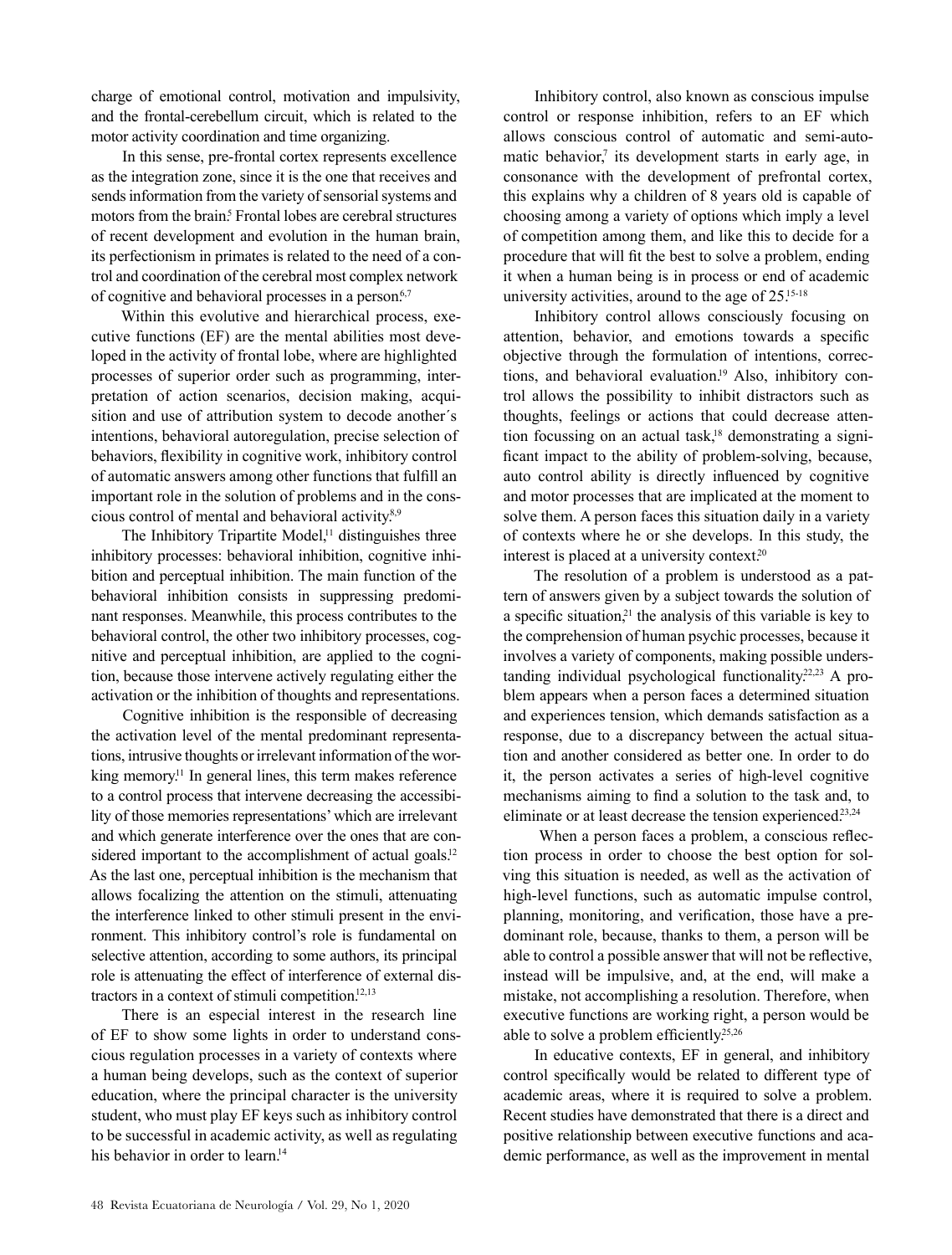flexibility, when a cognitive intervention in executive functions in students with diverse qualities and characteristics and in different formatives stages has been applied.<sup>27,28</sup>

Late researches have demonstrated that there are students who are characterized by being impulsive, presenting difficulties in organizing information, problem-solving, and an inadequate level of development of executive functions for their age and scholar level, which influences in their academic performance, so, the effect of inhibitory control on cognitive development would be essential to improve the ability to perform abstract analysis, and to solve problems of any type.

Based on previous research, it is necessary to contribute with empiric evidence in favor of mental superior abilities comprehension as executive functions are, and its role in the ability of problem-solving in contexts that demand a conscious behavioral control, as it is the university level. In this sense, the aim of this research was to analyze the influence of inhibitory control in the ability of problem-solving at the university level, in order to accomplish it, there was proposed a correlational study through the execution of experimental tasks to assess the two mentioned variables.

# **Research Hypotheses**

H1. Difficulties in inhibitory control of automatic actions impact negatively in the time that a university student needs to solve a problem, increasing the time of resolution.

H2. Difficulties in the inhibitory control of automatic responses, impact negatively by increasing the number of tries that a university student needs to solve a problem successfully.

# **Method**

### *Sample*

The sample for this study was composed of 90 participants between 18 and 24 years old,  $(M_{\text{gas}} = 20.58,$ SD=1.27). Referring to gender, 39 were female (43.3%) and 51 male (56.7%) participants; according to academic level, every participant had a superior degree. According to socio-economic status, participants belonged to average and higher-average level.

#### *Research Design*

The design of this research is quantitative, correlational, and cross-sectional. Not experimental stages considered.

## *Instruments*

For this research, it was necessary the use of two instruments. The first one was the STROOP Color and Word Test. The execution of this test consisted of presenting three tables, the first table showed some words in black ink, and participants were asked to read them aloud; the second

table showed words written in different colors, participants were asked to read them, and which were congruent with the color they were written; and, in the third table, written words presented were incongruent with the color they were written, for example, a written word was BLUE, but it was colored in red ink, and participants were asked to identify aloud the color of the words instead of reading them. Inhibiting like this, the tendency to read the word, controlling the automatic response33. Stroop Color and Word Test was used as a measurement of inhibitory control, based on quantification of the errors produced, which allowed assessing difficulties on inhibitory control in a person.<sup>34</sup>

The second instrument used was Anilla´s Test, it was used as an indicator of problem-solving assessment, which involves higher-level mental abilities such as capacity of planning, working memory, mental flexibility and monitoring that represent essential components of EF.10,35 This test was composed of 15 tasks of increasing difficulty, where participants had to reproduce different models presented in plates by moving rings, one to one, of different colors and sizes, which are located in a table with three poles. From this test, it was possible to obtain the participant's number of applied movements and the time in seconds that took to each one to solve the presented task.<sup>36</sup>

#### *Procedure*

The present study started with the approval of the Ethical Research Committee of a local Ecuador´s University. Throughout the process of this study, standards of research in human beings were followed, such as volunteering participation, signing an informed consent document, confidentiality of collected information, anonymous participation, protection of participants' physical and psychical integrity; accomplishing like this, with the ethical compromises of scientific research and assuring basic principles of autonomy, beneficence and not malice and the principle of justice. Tests were applied individually and in a distraction-free place. Once, the Stroop Test and Anilla's Test were qualified, the next step consisted on building a database, then, statistical analyses took place.

#### *Data Analyses Plan*

Statistical analyses were applied as follows: (a) descriptive, central tendency, and dispersion measurements were used to characterize sample and to describe data findings; (b) Chi-square was used to analyze the relationship among nominal variables; (c) Pearson´s correlation technique was used to analyze direct and inversely proportional relationship; (d) to accomplish predictive analyses lineal regression was used; and, (e) to compare means, T-test was used. The level of significance used was less than .01. These analyses were executed in the statistical package for social studies SPSS version 25.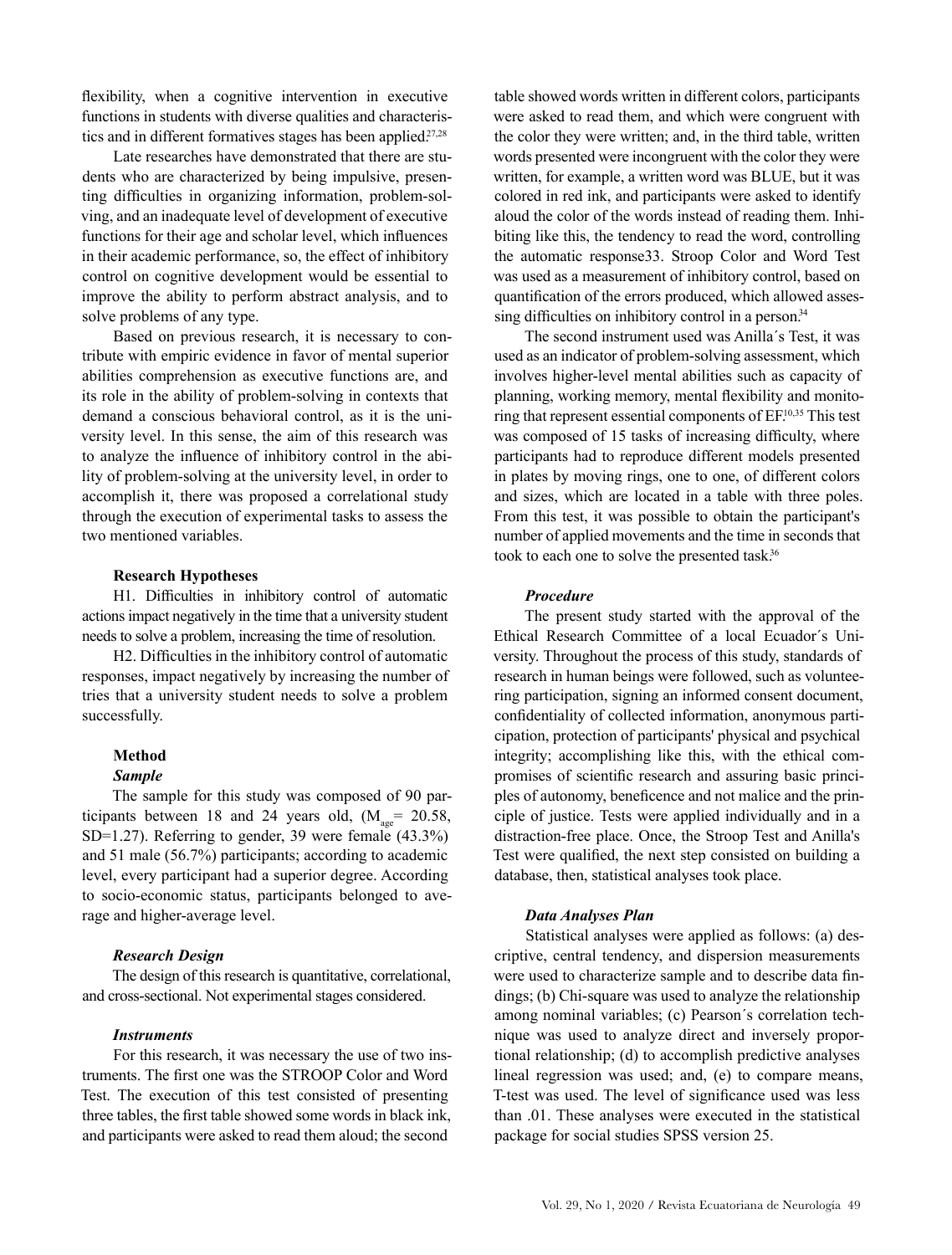# **Results**

In the Stroop Color and Word Test, it was found a minimum of 0 errors and a maximum of 17 (M=2.72, SD=2.90). In the Anillas' Test the minimum time in seconds was 141 and a maximum of 453 (M=213.97, SD=58.69); and, the minimum of movements was 134, while the maximum was 224 (M=168.84, SD=20.42). In table 1, the correlation existent among tested variables is presented.

**Table 1.** Correlation between variables tested with the Stroop, and Anillas' Test.

|             | <b>TMST</b> | <b>TSRT</b> | <b>TMRT</b> |  |
|-------------|-------------|-------------|-------------|--|
| TEST        |             | $.37*$      | $.34*$      |  |
| <b>TSAT</b> | $.37*$      |             | $.47*$      |  |
| <b>TMAT</b> | $.34*$      | $.47*$      |             |  |

Note: TEST (total errors Stroop Test), TSAN (total seconds Anillas´ Test) TMAN (total of movements Anillas´ Test). \*p = < .01

After these analyses, it was calculated the prediction of inhibitory control over the time that took the resolution of a problem; it was found that errors of inhibitory control predict 14% ( $r^2$  = .14,  $F_{(1,88)}$  = 13.88,  $p$  = < .001) of variance of the time that the participants took in solving any proposed problem in the Anillas' Test. The equation of prediction in this relationship would be expressed as following:  $Y = B0 + (B1 * X)$ , where  $Y = 193.65 +$  $(7.46 * * errors in the Stroop Test)$ . In this equation must be considered that, X value corresponds to independent variable, it means, the number of errors that a participant could make in the Stroop Test; to get a better idea of the presented analysis it is important to take into account the following, when there were 5 errors in the Stroop Test, the time that a participant would take to solve the Anillas´ Test would be 230.95 seconds. In figure 1 is presented the dispersion diagram of the analyzed relationship.



**Figure 1.** Dispersion diagram of the relationship between errors in the Stroop Test and time in Anillas' Test.

Referring to the prediction of inhibitory control over the number of movements to accomplish successfully the task from the Anillas' Test, it was found that, this variable

explains 12% of the variance of what is needed to solve a problem ( $r^2 = .12$ ,  $F_{(1,88)} = 11.76$ ,  $p = < .001$ ). The predictor equation of analyzed relationship showed that  $Y = 162.27 +$ (2.42 \* errors in the Stroop). In this equation, are projected as data, for example, when a participant presents 3 errors in the Stroop Test, the number of movements to solve the 15 tasks of the Anillas' Test would be 169.53 movements. In figure 2, the dispersion diagram that shows the relationship among errors in the Stroop Test and the number of movements in the Anillas´ Test tasks is presented.



**Figure 1.** Dispersion diagram of the relationship between errors in the Stroop Test and time in Anillas' Test.

There was conducted a comparison of means, considering as a factor of clustering participants' gender, as result there was not significant differences in the total errors in the Stroop Test  $t_{(88)} = -.66$ , p= .51, total of seconds in Anillas' Test  $t<sub>(88)</sub>$  = -.01, p= .99, and, the total of movements in the Anillas' Test  $t_{(88)}$  = .43, p = .67. Also, there was analyzed the association among variables and the participants' age, there was not found either significant statistic results in the total mistakes  $x^2_{(90)}$  = 50.93, p= .91, total of time in seconds  $x^2_{(90)}$  = 366.28,  $p=$  .73, and, the total movements  $x^2_{(90)}$  = 333.98,  $p=$  .34.

#### **Discussion**

In this work, the results of a study that had the objective to analyze inhibitory control, one of the variables that are considered as a determinant to solve any type of problems in higher education. As a hypothesis, there was announced that difficulties in inhibitory control would negatively impact on the time that a person would need to solve a problem, and in the number of executed tries to solve it.

Based on the first hypothesis, results are contributions as empiric evidence in favor of the affirmation announced, where was found that inhibitory control predicts significantly part of the variance of the implication of the time for problem-solving. This association would make sense because problem-solving is a complex activity and uses two systems: experiential and logical. Results found that university students who have the capacity of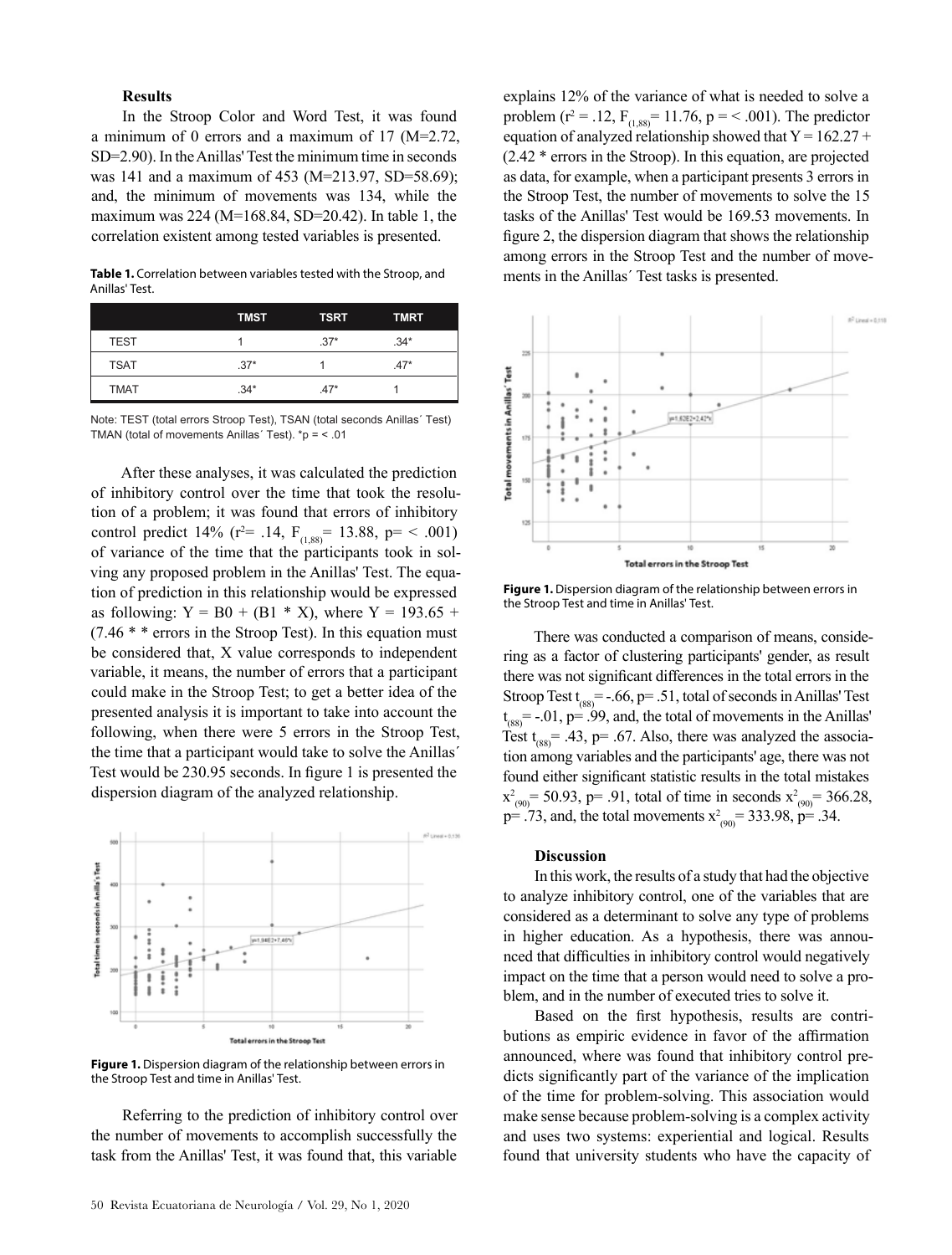executing their inhibitory control would solve problems from the logic system; therefore, tasks would be solved in less time and efficiently. While, in the case of university students who do not execute their inhibitory control to solve problems, would make it impulsively, generating struggles to solve a task, the need of more time and obtaining negative academic results.<sup>21,23</sup>

According to hypothesis two, results contribute as empiric evidence where inhibitory control predicts a percentage of the variance that implies to solve a problem. These results would occur because when a university student is not executing inhibitory control difficulties in behavior regulation would be produced, presenting a try - error behavior until the success of solving the tasks that are in front of him or her, which is the opposite to a regulated and reflexive behavior in favor to the resolution of a problem.<sup>30,31,32</sup>

It is important to highlight that the adequate inhibitory control functionality will influence on the working capacity of metacognitive abilities such as planning, monitoring and verifying, requiring reflection and the domain of automatic responses.26 In this sense, at the moment that a university student is facing a problem, if he or she has been capable of inhibiting the tendency to act impulsively, avoiding giving an automatic response, would allow a response based on a reflexive process, analyzing every possible option, understanding the consequences and choosing the best alternative to accomplish the goal proposed at first, and, as the last point, would be capable of verify the obtained results of his or her learning process.<sup>25</sup>

Previous research had reported that inhibitory control is fundamental in the problem-solving processes, this fact, invites to continue with the investigation in this line, because, with training processes of this EF, in the variety of scholar contexts and considering specifically the university student, would be possible to propose improvement methods of autoregulation abilities, where individuals will be involved and successfully finish any activity.<sup>29</sup>

As future research, it is of great interest to realize an inhibitory control training process, because, as a projection from the statistical obtained data in this study in favor of optimizing the time that a university student needs to solve a problem, if there is an improvement in this EF could be beneficial in around 41.63 seconds and 20.26 movements within the process of solving tasks, according to this, it is possible to hypothesize that, training inhibitory control would be beneficial for the process of resolution of tasks, being more efficiently and decreasing the number of tries.

Finally, as a limitation of this research the sample used was very homogenous and bounded, participants belonged to a university from a Latin American city, although, is important to mention that Quito is a metropolis with similar characteristics to other cities from the region, because of it, the results found in this study give lights to the comprehension of the role of inhibitory control in the resolution of tasks of university students in many other similar contexts to Quito-Ecuador.

# **References**

- 1. Bernal, F. & Rodríguez, M. (2014). Estimulación temprana de las funciones ejecutivas en escolares, una revisión actualizada. Revista de Orientación Educacional, 28(53), 15-24.
- 2. González Osornio, M. G., & Ostrosky, F. (2012). Estructura de las funciones ejecutivas en la edad preescolar. Acta de investigación psicológica, 2(1), 509-520.
- 3. Stelzer, F., Cervigni, M. A., & Martino, P. (2010). Bases neurales del desarrollo de las funciones ejecutivas durante la infancia y adolescencia. Una revisión. Revista Chilena de Neuropsicología, 5(3), 176-184.
- 4. Nigg, J.T., & Casey, B.J. (2005). An integrative theory of attention-deficit/hyperactivity disorder based on the cognitive and affective neurosciences. Development and psychopathology, 17(3), 785-806.
- 5. Delgado-Mejias, I., & Etchepareborda, M. (2013). Trastornos de las funciones ejecutivas. Diagnóstico y tratamiento. Revista de Neurología, 57, 95-103.
- 6. Flores, J. (2008). Neuropsicología de Lóbulos Frontales, Funciones Ejecutivas y Conducta Humana. Neuropsicología, Neuropsiquiatría y Neurociencias, 2(1), 47-58.
- 7. Ramos, C., & Pérez-Salas, C. (2015). Relación entre el modelo hibrido de las funciones ejecutivas y el trastorno por déficit de atención con hiperactividad. Psicología desde el Caribe, 32(2), 299-314.
- 8. Medina, A., Moreno, M., Lillo, R., & Guija, J. (2017). Los trastornos del control de los impulsos y la psicopatias: Psiquiatría y Ley. Córdoba-Argentina: Fundación Española de Psiquiatría y Salud Mental.
- 9. Núñez, J. (2012). Revisión teórica de las funciones ejecutivas. Lumen, 14, 1-10.
- 10. Portellano , J., Díez , A., Melero , H., & García, U. (2007). El test de las anillas (TA), un nuevo instrumento para la evaluación de las Funciones Ejecutivas. Mapfre Medicina, 18(1), 54-63.
- 11. Diamond, A. (2013) Executive Functions. Annual Review of Psychology, 64, 135-168.
- 12. Anderson, M., & Bjork, R. (1994). Mechanisms of inhibition in long-term memory: A new taxonomy. In D. Dagenbach & T. Carr (Eds.), Inhibitory processes in attention, memory, and language. New York: Academic Press.
- 13. Eriksen, B. A., & Eriksen, C. W. (1974). Effects of noise letters upon the identification of a target letter in a nonsearch task. Perception & Psychophysics, 16, 143-149.
- 14. Ramos-Galarza, C. (2018). Secuelas neuropsicológicas en el daño cerebral adquirido: análisis de casos. Quito-Ecuador: Universidad Tecnológica Indoamérica.